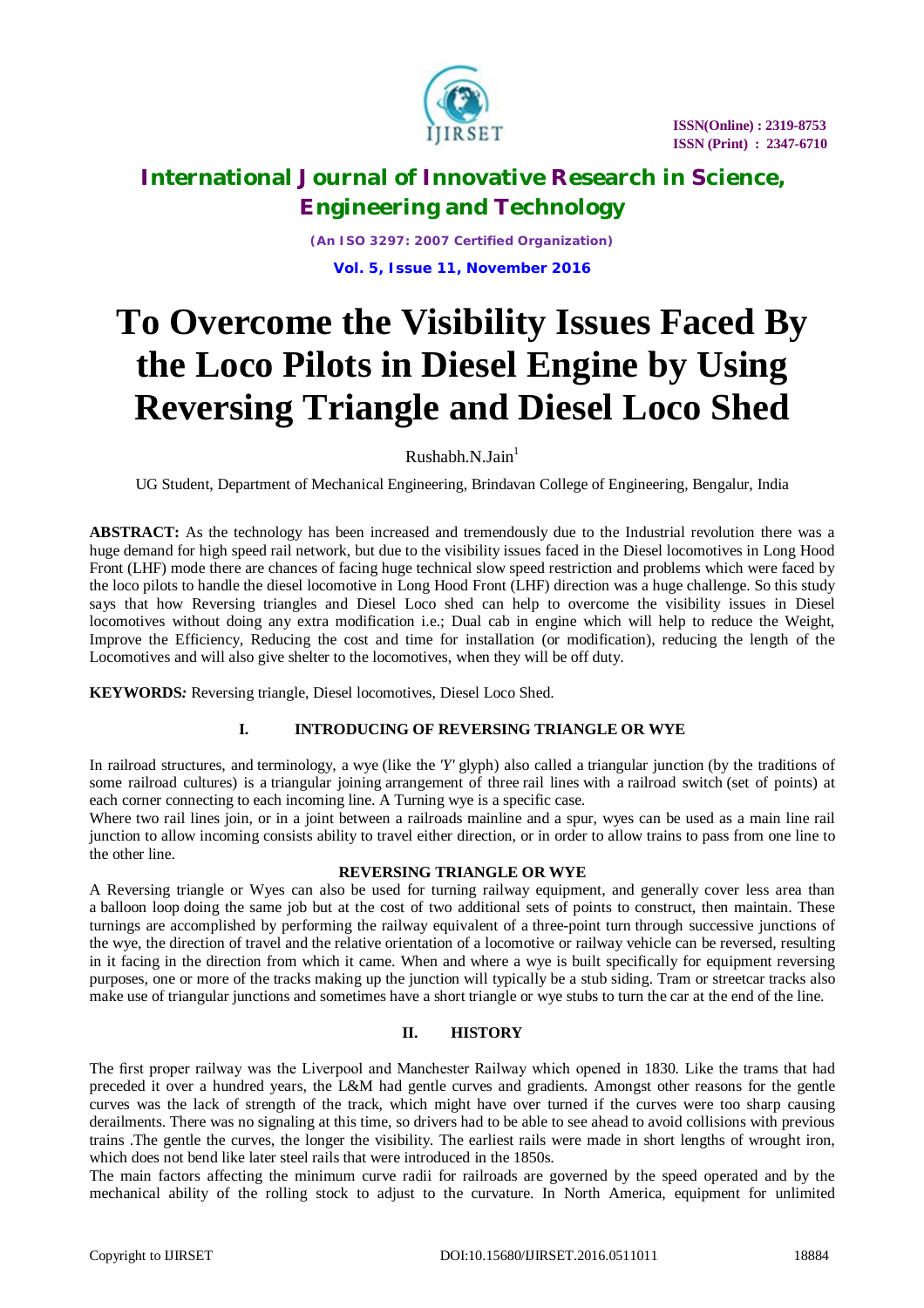

 **ISSN(Online) : 2319-8753 ISSN (Print) : 2347-6710**

# **International Journal of Innovative Research in Science, Engineering and Technology**

*(An ISO 3297: 2007 Certified Organization)*

### **Vol. 5, Issue 11, November 2016**

interchange between railroad companies are built to accommodate 350-foot (106.7m) radius, but normally 410 foot(125.0m) radius is used as a minimum, as some freight cars are handled by special agreement between railroads that cannot take the sharper curvature. For handling of long freight trains, a minimum 717-foot (218.5m) radius is preferred. The sharpest curves tend to be on the narrowest of narrow gauge railways, where almost everything is proportionately smaller.

#### **III. REVERSING TRIANGLE AND IT'S METHODOLOGY**



Fig 3.1 Schematic representation of reversing triangle

The use of triangular junctions allows flexibility in routing trains from any line to any other line, without the need to reverse the train. For this reason they are used in most rail networks. Slower bi-directional trains may enter a wye, letting a faster one pass, and continue on the same direction providing service to nearby freight transport or a passenger station.

Where one or more of the lines meeting at the junction are multi-track, the presence of a triangular junction does introduce a number of potential conflicting moves. For this reason, where traffic is heavy, the junction may incorporate flying junctions on some, or all, or the legs of the triangle.

But it can be further modified, in such a way that the Diesel engines can use this triangle as turning equipment through which the visibility issues on the Long hood front (LHF) and the problem faced by the loco pilots can be resolved. This can be further modified in such a way that the loop line where there triangle is been formed that line can be further extended and a Diesel shed can be constructed where the Trains will be safe from the direct contact of the environment. This kind of modification helps to improve the efficiency of the engines by running it into Short hood front (SHF) view where the operator cab is present and loco pilot will not face the visibility issues. The Triangle with a bigger width and length can also be used in such a way that the trains can be reversed to avoid the rake loco reversal which consumes a lot of time and energy.

Since, the Fig. 3.3 represents the layout of the junction where there is a formation of a wye or Reversing triangle which can be used in two ways.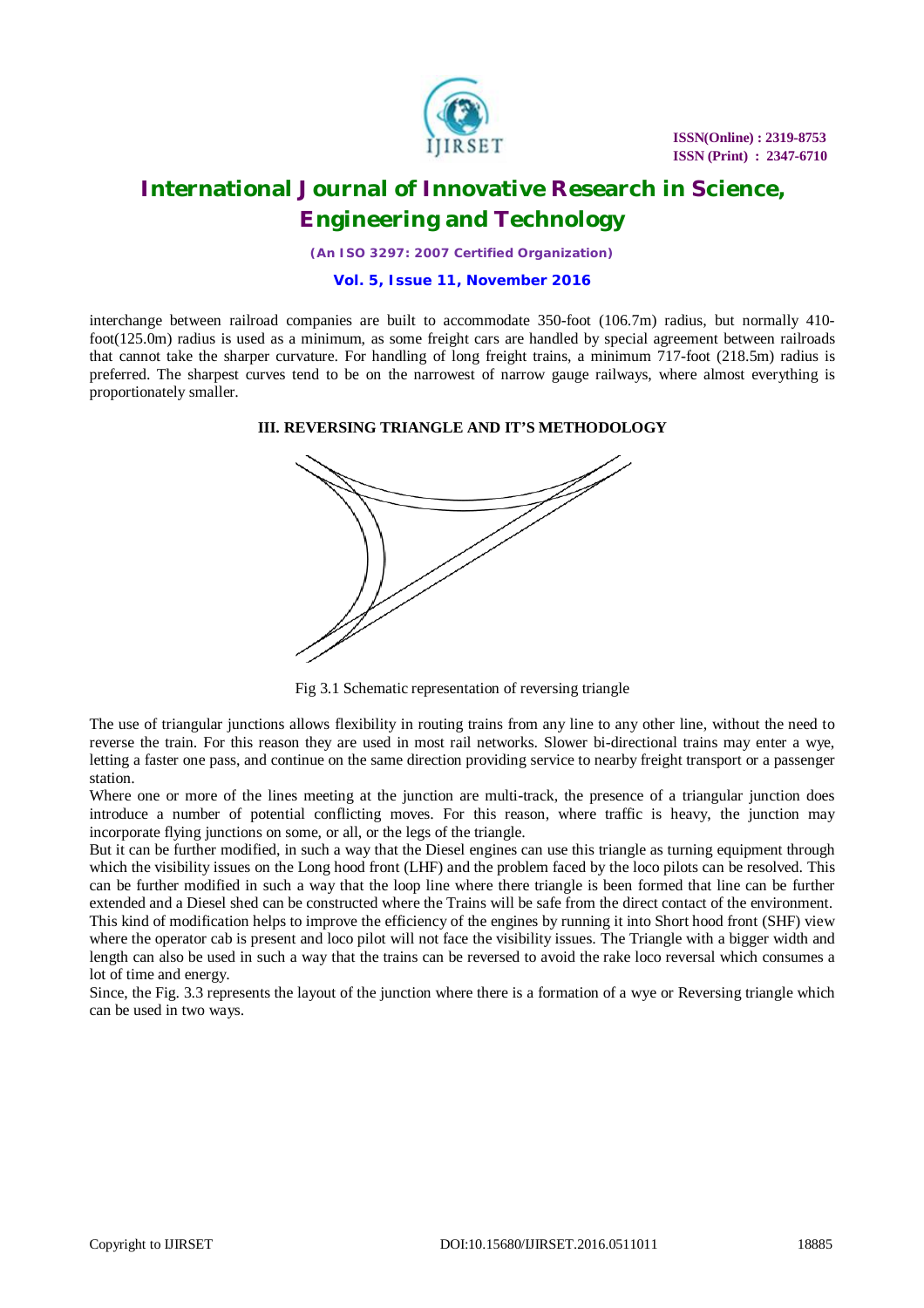

*(An ISO 3297: 2007 Certified Organization)*

**Vol. 5, Issue 11, November 2016**



Fig. 3.2 Illustration of the usage of a wye track for turning a railway engine



Fig. 3.3 Representation of rough sketch of reversing triangle with an installment of Diesel shed at main Railway junction

For the engines it will work as turning equipment and for the passenger or freight trains it can act as a bypass route. But in this case the Radius of curvature of the track is considered as 60 meters (or can be increased). Since with respect to the junction loop line the triangle has been formed, so one ends get stretched to the junction line and the second loop line which gets stretched to the diesel loco shed.

(Note: - Since it's not necessary that the junction line should be present for the construction of triangle, it is considered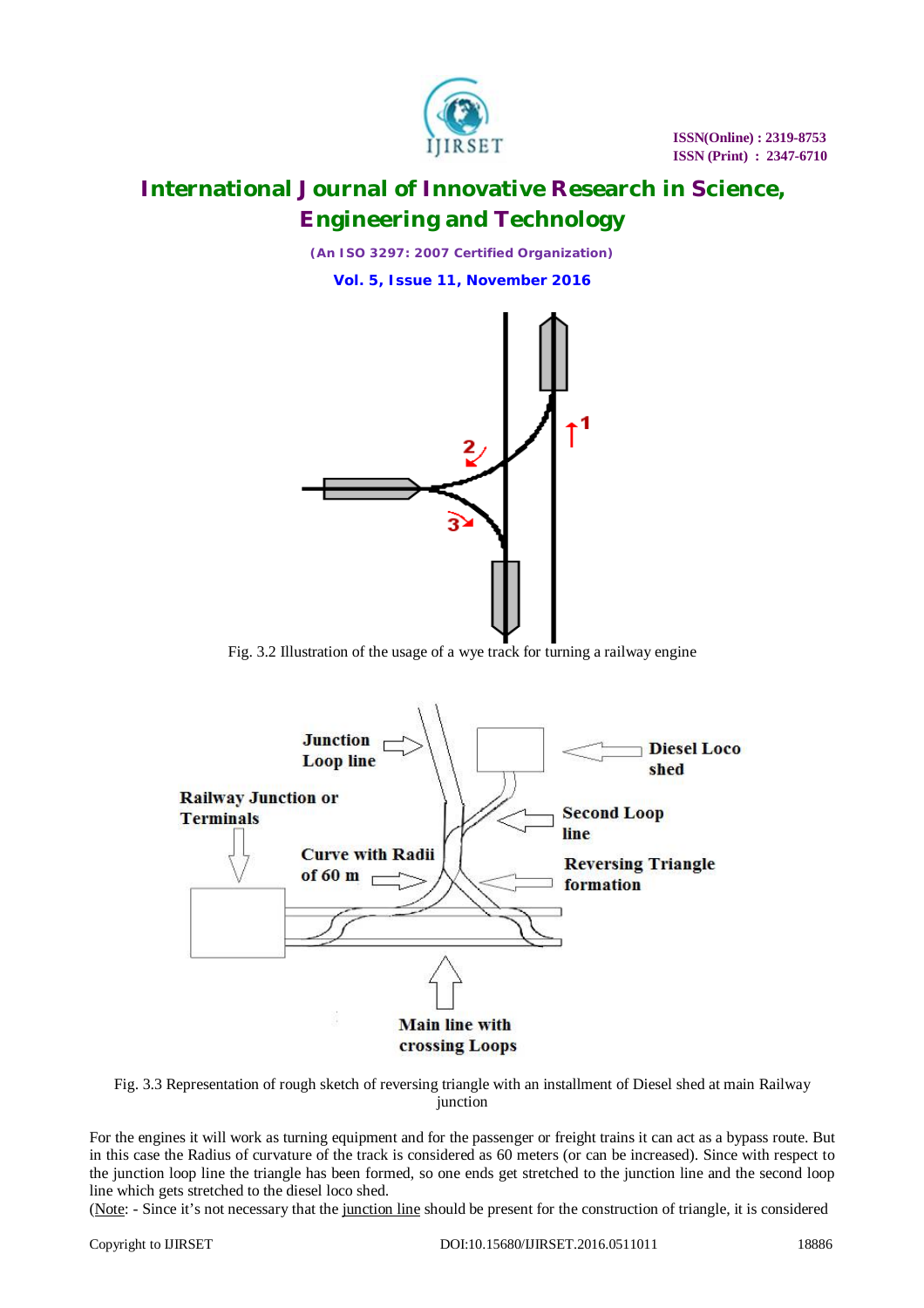

*(An ISO 3297: 2007 Certified Organization)*

### **Vol. 5, Issue 11, November 2016**

because it helps to reduce the construction cost. Without junction line also, triangle can be constructed and can be extended upto Diesel loco shed as shown in fig. 3.3.)

### **IV. FACTORS AFFECTING REVERSING TRIANGLE**

### *A. COUPLINGS*

Not all couplers can handle very sharp curves. This is particularly true of the European buffer and chain couplers, where the buffers get in the way, and therefore allow around 200 m radius (then at around maximum 60 km/h). Central couplers usually allow sharper curves than this. Narrow gauge railways, tramways and metros normally don't have vehicles going both on them and the standard gauge mainlines, and therefore can have their own standard. They normally have central couplers without buffers in order to allow sharper curves.

Nowadays Buffer couplers and Knuckle coupler are installed which can easily handle the sharp curves and allow around the radius of 100-200 m at the permissible speed of 35-40 km/hr.

### *B. SPEED AND CANTONMENT*

As a heavy train goes round a bend at speed, the reactive centrifugal force the train exerts on the rails is sufficient to move the actual track, which is only held in place by ballast. To counter this, a cant (super elevation) is used, that is, a height difference between the outside and inside rails on the curve. Ideally the train should be tilted such that resultant (combined) force act straight down.

Through the bottom of the train, so the wheels, track, train and passengers feel little or no sideways force ("down" and "sideways" are given with respect to the plane of the track and train). Some trains are capable of tilting to enhance this effect for passenger comfort. The super elevation can't be ideal at the same time for both fast passenger trains and slow freight trains. The relationship between speed and tilt can be calculated mathematically. We start with the formula for a balancing centripetal force; ' $\theta$ ' is the angle by which the train is tilted due to the cant, 'r' is the curve radius in meters, 'v' is the speed in meters per second, and 'g' is the standard gravity, approximately equal to 9.80665 m/s²:

Tan  $\theta = v^2/gr$ 

Rearranging for r gives:

 $r = v^2 / g \tan \theta$ 

Geometrically, tan  $\theta$  can be expressed (approximately, for small angles) in terms of the track gauge G, the cant  $h_a$  and cant deficiency  $h_b$ , all in millimeters.

Tan  $\theta \approx \sin \theta = h_a + h_b / G$ 

Replacing tan  $\theta$  with what has just been proposed gives:

 $r = Gv^2/(h_a + h_b)$  g

### *C. AVAILABILITY OF SPACE*

Since the space is the on the main issues which can be faced while implementation of this Triangle. But this issue occur majorly in the area where huge junctions and in densely crowded cities where the area surrounding the junctions are occupied by the people legally or illegally.

But these issues can be overcome when the junction loop line which separates from the main line can be used in such a way to form a Triangle. Since in some areas there are some barren land surrounding the junctions or terminals and that areas are best and beneficial for the installment of the Diesel shed and Triangle.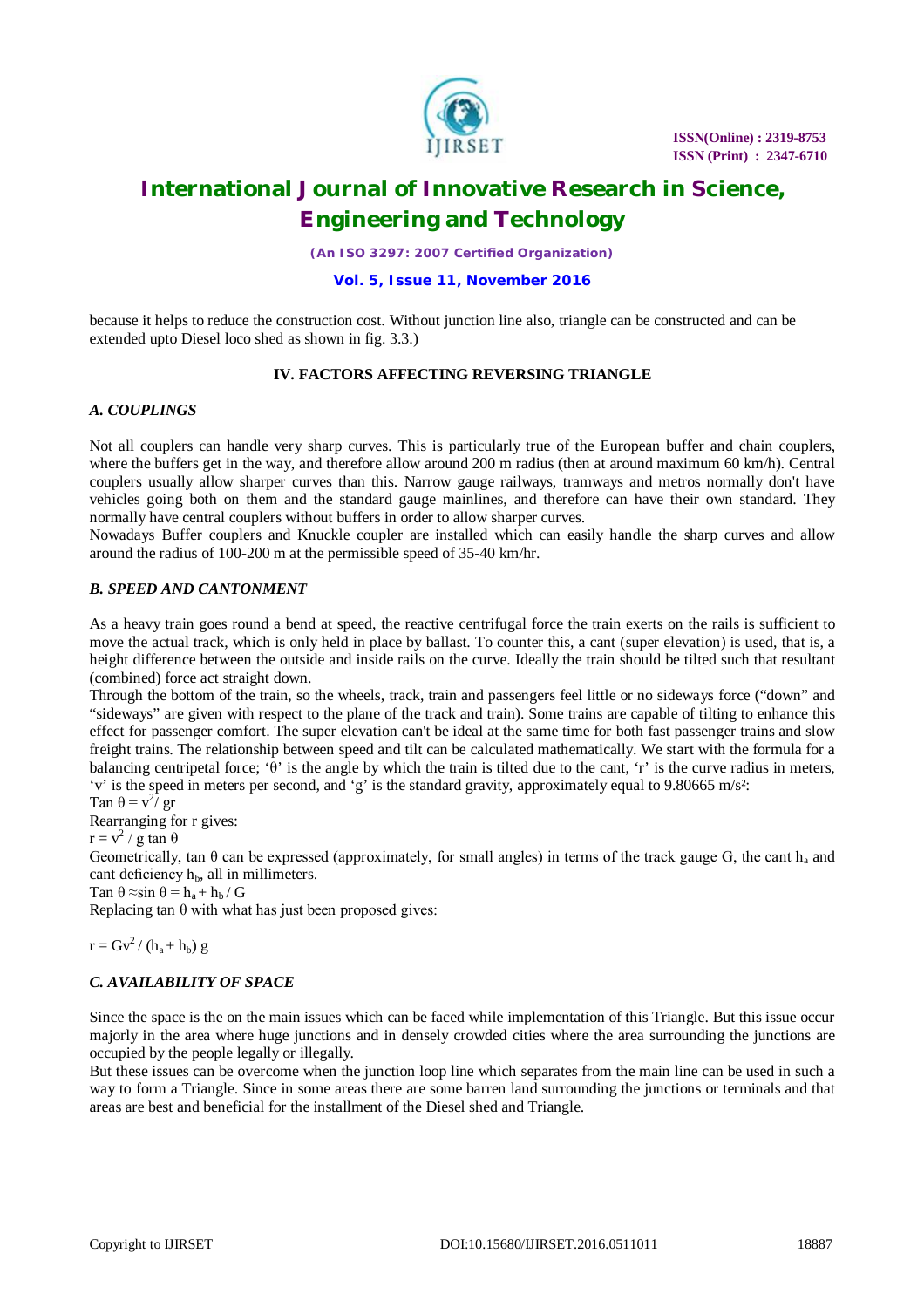

*(An ISO 3297: 2007 Certified Organization)*

**Vol. 5, Issue 11, November 2016**

### **V. CALCULATIONS**



Fig. 5.1 Representing the Horizontal curve used in the Triangle

Since the above figure represents the Horizontal curve which are used in Railways and Roadways (or in Highways) for the diversion on the path in the smooth way.

But in this case the curves are used as a part of the Reversing triangle (can be on both the sides) which are connected to the main line for the reversing Diesel Loco.

The abbreviations are as follows:

- $BC = It$  is the point where the curve starts.
- $EC = It$  is the point where the curve ends.
- $PI = The point of intersection of two tangents.$
- $L =$  Length of the Curve (in meters).
- $Lc =$  Length of the chord (in meters).
- $R =$  Radius of curvature (in meters).
- $V =$  Velocity of the Engine (Km/hr).
- $g =$  acceleration due to gravity (9.8 m/s)
- $T = Tangent (in meters)$ .
- $\Delta$  = Interior angle formed by the arc

Let us consider that the curve is having the minimum Radius of curvature 75 meters (or 250 ft). The interior angle  $(\Delta)$ formed is 23°. Since the size and dimensions of the curve is suitable for the passage of Single as well as Twin Diesel Loco Engine with the minimum permitted speed of 10-15 Km/hr. Bigger size curve are suitable for the passage of Freight and Passenger trains with minimum super elevation of  $2^{\circ}$  to  $4^{\circ}$  (as per railway standards). So the following calculations for the curve are;

#### *a. LENGTH OF THE CURVE (L)*

 $L = 2πRΔ / 360°$ 

 $= 2 x \pi x 75 x 23^{\circ} / (360^{\circ})$  $L = 30.10$  meters (or 100.36 ft)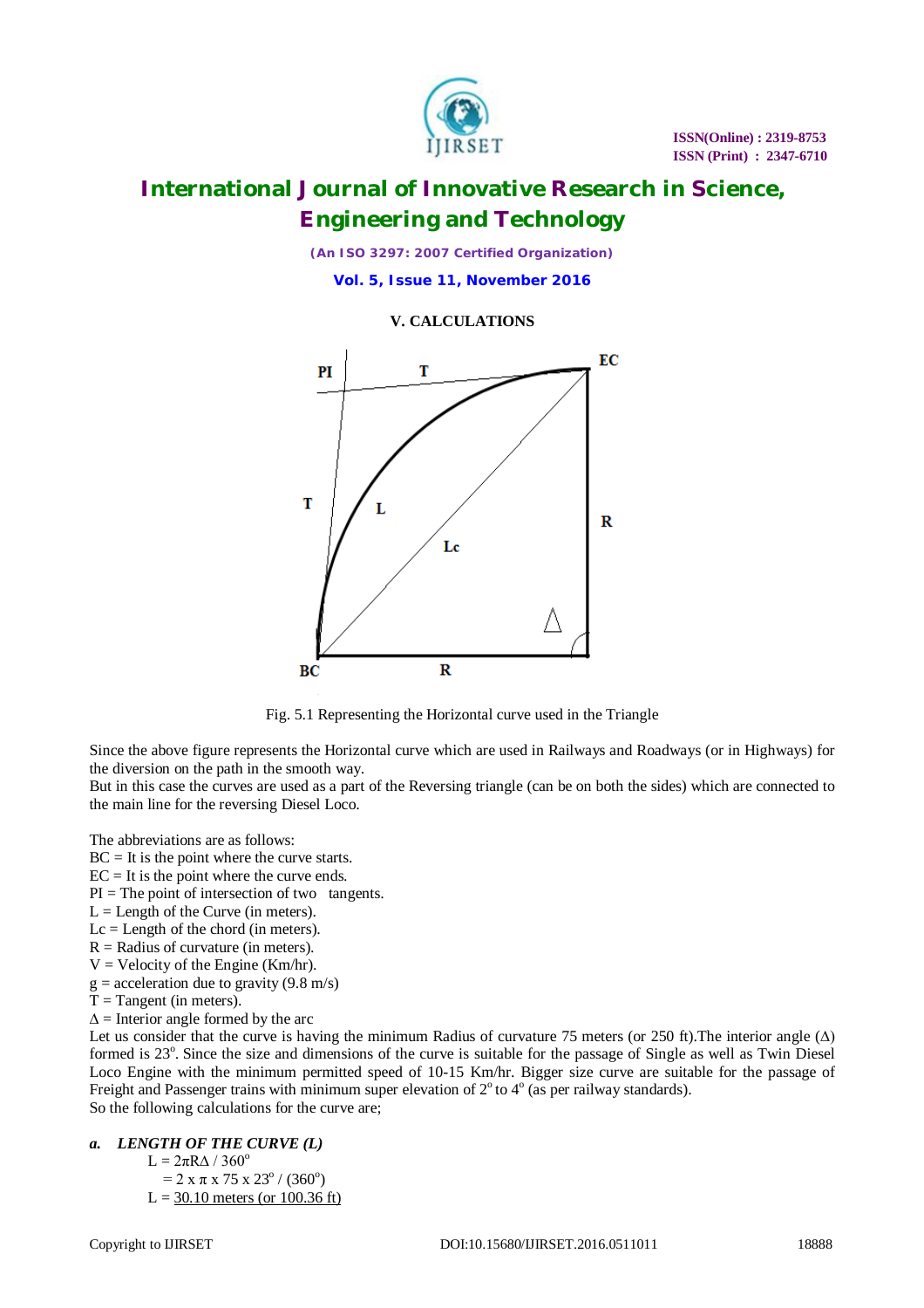

*(An ISO 3297: 2007 Certified Organization)*

**Vol. 5, Issue 11, November 2016**

# *b. LENGTH OF THE CHORD (LC)*

Lc = 2R sin $\frac{\Delta}{2}$  $= 2 \times 70 \times \sin(11.5^\circ)$ Lc = 27.912 meters (or 93.033 ft) *c. TANGENT (T)*  $T = R \tan \frac{\Delta}{2}$  $T = 100$  x tan  $(°)$  $T = 15.258$  meters (or 50.086 ft)

# *d. CANTONMENT OR SUPER ELEVATION*

Since on the steep tight curves and junction loops tracks the minimum speed restriction by Railways is maintained at 10-15 km/hr with the standard Super elevation or Bank angle of  $2^{\circ}$  to  $4^{\circ}$  on Railway Tracks.

### **VI. ADVANTAGES**

- The main advantage is that it can resolve the visibility issues faced by loco pilots on tight curves during riding in Long hood front (LHF) mode.
- Locos can be reversed in Short hood front (SHF) mode where the cab is in the rear end and visibility is clear.
- The modification and installment of Dual cab can be reduced which can help to reduce the cost and improve the efficiency of the engine.
- By the installation of a Diesel Loco shed connecting to the triangle, Diesel engine can be parked over there to utilize the space on the main line track.
- The engines can be protected from direct contact with environment when it is not in use.
- Construction cost can be minimized, if there is a main line connected with Junction line, which gives the base layout for the construction.
- The triangles with bigger width and length can also be used to reverse the Freight or Passenger train which skips the main junction and the time for rake loco reversal can be cut short.

# **VII. LIMITATIONS**

- The only limitation of the reversing triangle is the initial construction cost and the availability of space near the junction and Terminals.
- The loco pilot and guard should be well trained to drive the train in the reverse direction when it enters the junction line or track.

### **VIII. COMMON QUERY ABOUT REVERSING TRIANGLE WITH A DIESEL SHED INSTALLED ON LOOP LINE, WHICH IS ATTACHED TO THE JUNCTION LINE.**

1. Can a Triangle can be constructed on the Junctions and Terminals?

Ans. Yes, Since Junctions are the best area which can reduce the construction cost for the extra loop line and provides the base structure which will be useful for the initial stage of construction. Only on the other end the tracked should be lay down to complete the switch and on the Terminals also it can be constructed.

2. Is installing of a Triangle is costly then modifying the Diesel engine to Dual cab?

Ans. No, as compared to single engine it will be costly, but diesel engine are used all over the world so as compared to that count it can be cost effective.

3. What are the other benefits of the triangular loops?

Ans. It is used for reversing the Diesel engine or used as turning equipment. It can be used as turning equipment for a